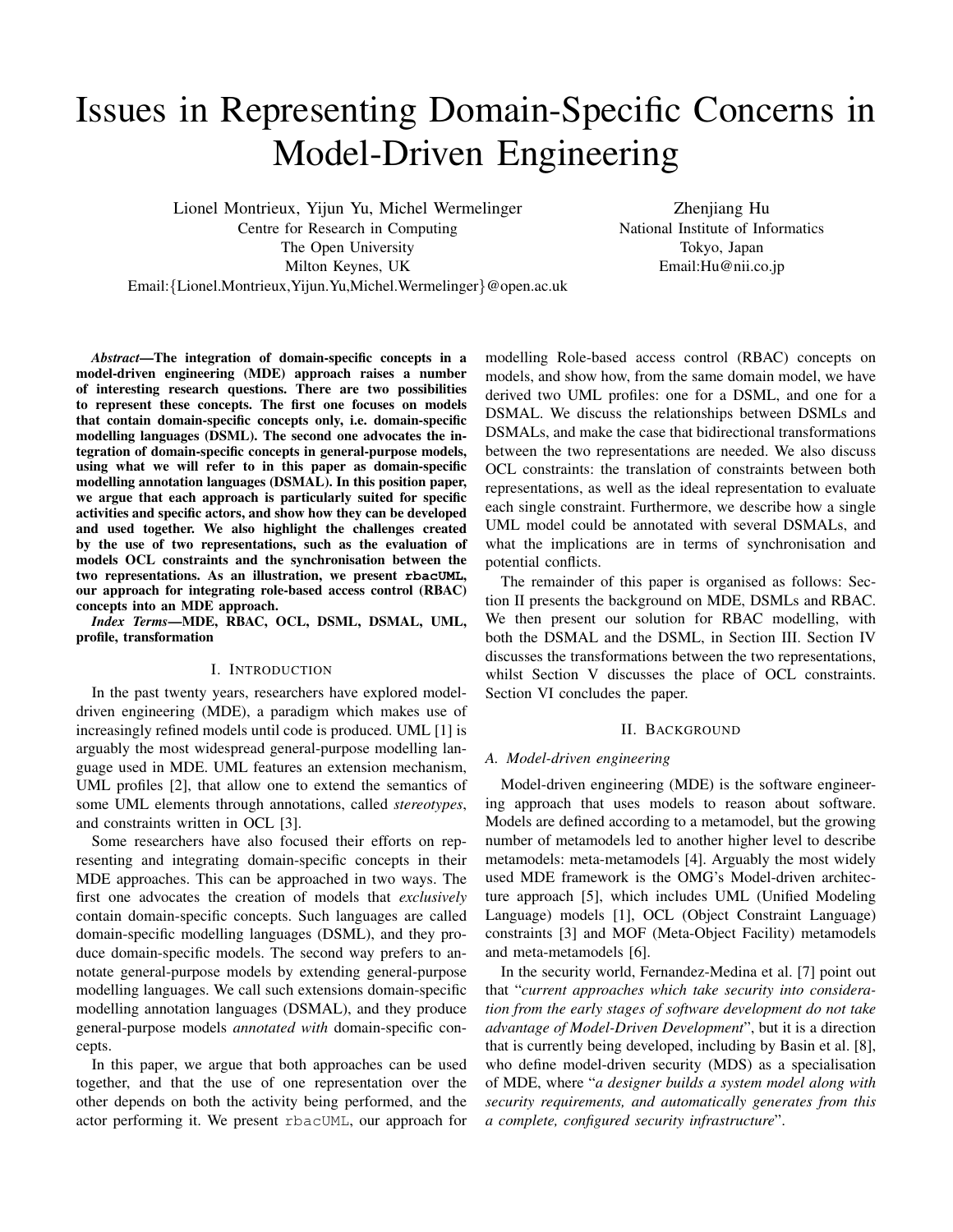

# *B. Domain-specific modelling languages*

Domain-specific modelling languages (DSML) are the modelling equivalent of domain-specific languages (DSL) [9], i.e. they are modelling languages whose purpose is to efficiently represent concepts from a particular domain. In the literature, there are essentially two schools of thought when it comes to representing DSMLs: either using "ad-hoc" representations, or using UML profiles, which are extensions of the UML metamodel that add additional semantics to elements via stereotypes and tagged values. UML profiles can also embed OCL constraints that enforce some properties of the domain. Selic proposes an excellent method to implement a DSML using an UML profile [2], and many researchers have studied the relationships between "ad-hoc" DSMLs and those implemented using UML profiles. For example, Abouzahra et al. use model transformations and model weaving to bridge the two approaches [9], while Wimmer proposes a semiautomated approach to generate a UML profile given a DSML and a mapping from the DSML to the created profile [10]. Others, such as Giachetti et al., use a hybrid representation to allow for the interchange between "ad-hoc" DSMLs and UML profiles [11].

## *C. Role-based access control*

Traditional access control models [12] allow the administrator to assign permission directly to users. This makes the maintenance of large access control directories difficult. By contrast, role-based access control (RBAC) [13] forbids the direct assignment of permissions to users, and introduces the concept of *roles* between users and permissions. Roles in RBAC are meant to match actual roles in an organisation. Permissions are assigned to roles, which are assigned to users.

The RBAC standard also defines other constructs: role hierarchies, where a role inherits its ancestors' permissions, and static (resp. dynamic) separation of duty, where two roles cannot be assigned to (resp. simultaneously activated by) the same user. Fig. 1 illustrates the RBAC model.

## III. THE RBACUML APPROACH

rbacUML is our approach for integrating RBAC into existing MDE processes. It is implemented as a plugin [14] for IBM Rational Software Architect [15], a well-known UML modelling environment built on top of Eclipse. In this section we focus on the parts of rbacUML most relevant to this paper.

We started out by defining the rbacUML DSMAL, which we will present first after introducing the domain-specific



Fig. 2: rbacUML metamodel

metamodel. As we were expanding the features of the DS-MAL, we realised that a DSML would be more suitable for some activities or actors.

## *A. The metamodel*

Both representations stem from the same metamodel, shown in Fig. 2. The top part represents the entire RBAC standard, with users, roles, permissions and their assignments; role hierarchies; static and dynamic separation of duty (SSoD and DSoD) constraints. On the bottom right we have the resources whose access needs to be restricted. To access a resource, one needs *all* of its associated permissions. On the bottom left are the scenarios. They are instances of requirements that the rest of the model needs to satisfy. There are two types of scenarios (represented on the figure as only one Scenario element): the first one requires that a user, given a set of activated roles, must be able to access a set of resources. The second one requires that a user, given a set of activated roles must *not* be able to access at least one of the resources in the set. From this metamodel, we have derived, using Selic's method [2], both the DSMAL and the DSML.

# *B. The DSMAL*

Although Selic's method [2] focuses on the implementation of DSMLs with UML profiles, we found that it also applies to DSMALs. We followed it to implement the DSMAL for rbacUML, whose extension of the UML metamodel is shown in Fig. 3. For the DSMAL we want to annotate *existing* elements with RBAC-related concepts at *every* place where it is important for the designer to know that RBAC concepts have an influence. Hence, there is some degree of redundancy. Indeed, in a general purpose model in UML, it is likely that the designer will have represented several views, or diagrams, of the system to be built. RBAC concepts should appear on each of the relevant diagrams. rbacUML annotations can be divided in three categories. First is the *configuration*, which defines the users, roles (which match the organisation's structure) and permissions as well as their assignments and the SoD constraints. The elements are represented as classes and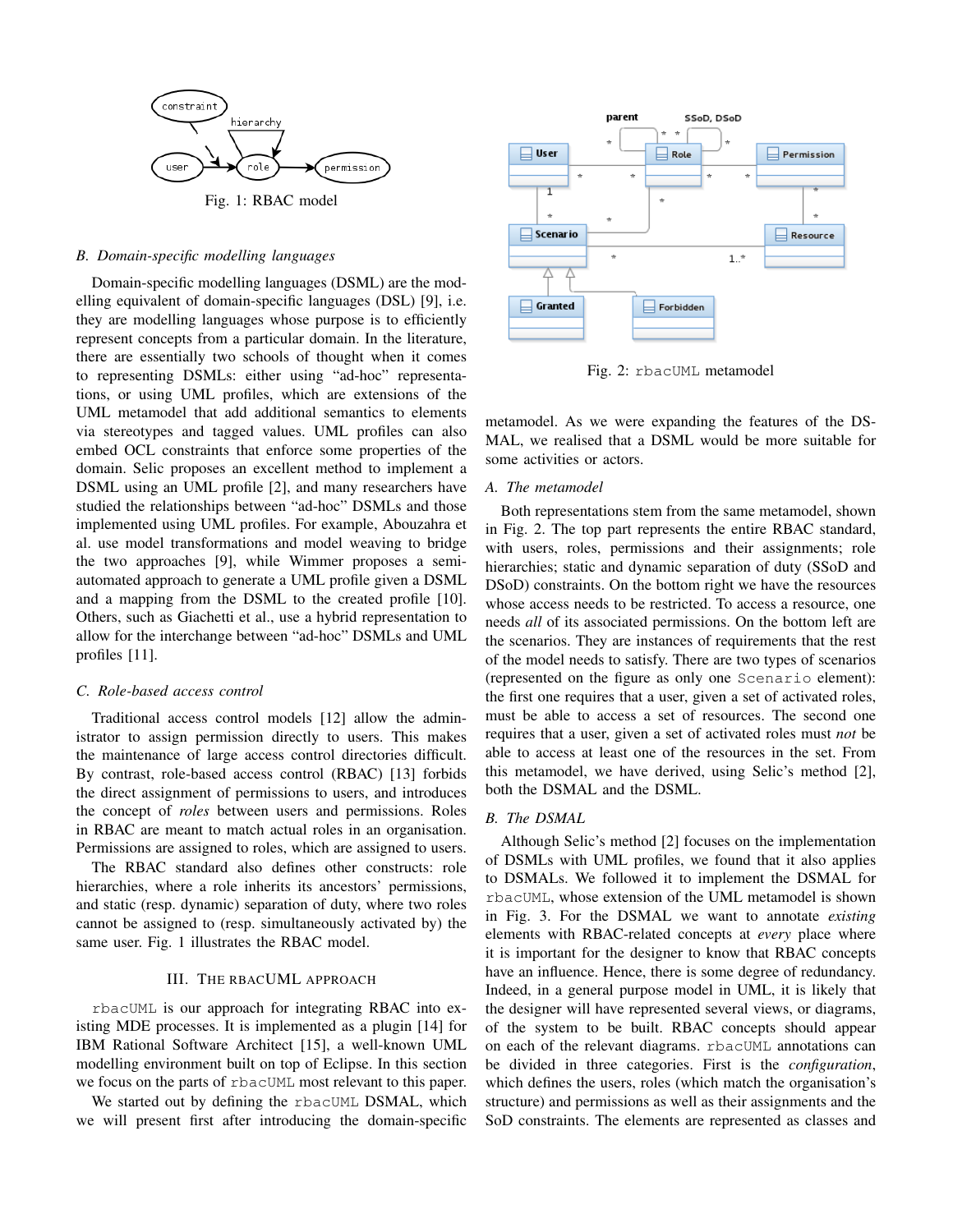

Fig. 3: Extension of the UML metamodel for rbacUML

the assignments and constraints as associations. Second, the *policy*, which defines the resources to be protected. Resources are represented by operations in class diagrams, and message calls in sequence diagrams. Third, the *scenarios*, represented by activity diagrams. The actual scenario is represented by an action, which sits in a partition that represents the user performing the action. Figs. 4, 5 and 6 are an example of a model built with the DSMAL. They represent a simple grading application for a university where professors and teaching assistants (TAs) can update their students' marks, and the students can consult their own marks. Fig. 4 is the configuration, and shows the users, roles, permissions and their assignments. There is also a role hierarchy relationship between Professor and TA, and a static separation of duty constraint between the Student and the Professor roles. Fig. 5 is the class diagram, where resource whose access must be restricted are represented by operations stereotyped with Restricted. With the stereotype come associations to each of the permissions that are required to execute the operation. This diagram represents the policy. Finally, the activity diagram in Fig. 6 represents two scenarios. Each scenario is represented by an action that sits in an activity partition that represents the user.

The separation between different views, as well as the redundant elements, is quite obvious in this model. Two users are represented twice: in the access control diagram, and in the activity diagram. There is also a case of one concept from the initial metamodel being *split* into several ones in the general purpose annotations: the roles activation for a scenario. The rbacUML DSMAL includes 34 OCL constraints.

The DSMAL is very well-suited for designers to integrate RBAC into a software model. By mixing RBAC-specific concepts with general-purpose concepts in UML, they can



Fig. 4: Access Control diagram (configuration)



Fig. 5: Class diagram (policy)

immediately see where authorisation constraints will affect the software being built. However, we quickly came to realise that such a level of detail isn't always welcome. A system administrator will typically maintain the RBAC configuration. He doesn't need to see the entire model, but only needs to have access to the RBAC-specific concepts. Furthermore, the DSMAL is complex, and when we started working on automated fixing of errors in the model, we realised that a model that only contains RBAC-specific concepts would be



Fig. 6: Activity diagram (scenarios)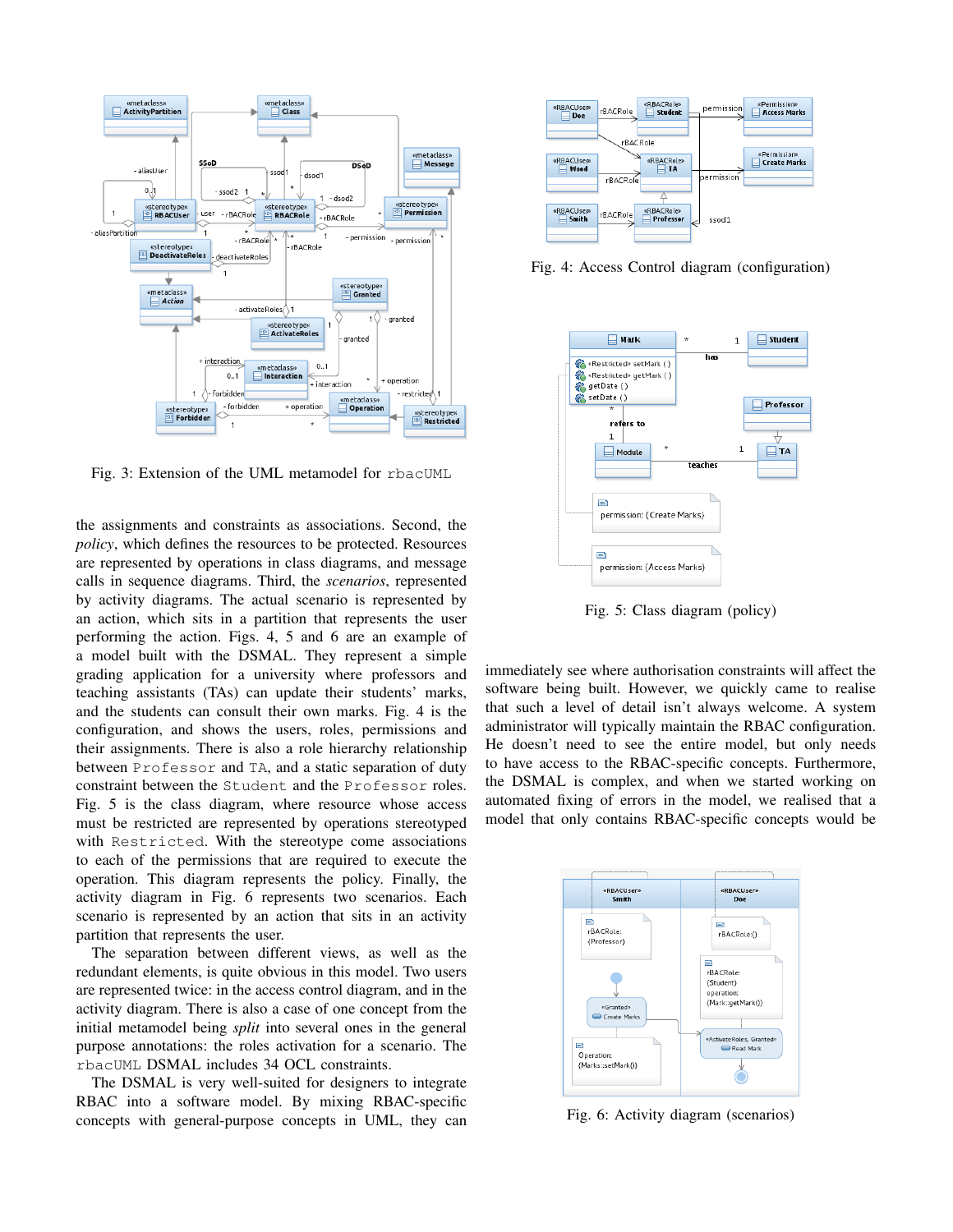

Fig. 7: DSML metamodel

TABLE I: OCL constraints for the DSML. WF = wellformedness, VAL = validation

| Constraint                               | type |
|------------------------------------------|------|
| No SSoD violations                       | WF   |
| No DSoD violations                       | WF   |
| Activated roles are assigned to the user | WF   |
| Granted scenarios are satisfied          | VAI. |
| Forbidden scenarios are satisfied        | VAL. |

smaller, and hence easier and faster to fix automatically. We then proceeded to create the DSML.

## *C. The DSML*

We developed the DSML from the same initial domainspecific metamodel. We did use UML in order to benefit from existing tool capabilities, and Selic's approach was used too. Fig. 7 shows the extension of the UML metamodel for this profile. All stereotypes are defined on UML classes, as it makes it easy to express assignments using associations. Associations between two roles are also stereotyped, to distinguish between SSoD, DSoD and role hierarchies.

Five OCL constraints complement the DSML: three make sure that the model itself is well formed, whilst the other two validate the model against the scenarios (see Table I). This is significantly less constraints than for the DSMAL, and they are also less complex and therefore faster to evaluate.

Fig. 8 is the same marking system example as Figs. 4, 5 and 6, but represented with the DSML. On the top left are the users, roles and permissions, and their assignments. On the top right are the two resources that are protected, Mark\_getMark and Mark\_setMark. At the bottom are two Granted scenarios. The first one requires that the user Smith, with the Professor role activated, must be able to access the Mark\_setMark resource. The second one requires that the user Doe, with the Student role activated, must be able to access the Mark\_getMark resource.



Fig. 8: Sample model with rbacDSML

#### *D. When to use which profile*

Two things need to be considered when deciding which representation is the most appropriate for a particular activity: the activity itself, and the actor performing it. If the activity involves exclusively domain-specific concepts, then the DSML is preferable, as it is not cluttered with irrelevant constructs. If, however, general-purpose concepts also need to be considered, then the DSMAL is the only solution, because these do not appear on the DSML.

The actor is another important factor: a system administrator or a security expert may not be familiar with the UML notation, or simply not interested. They will likely prefer the DSML view. Developers, on the other hand, as well as designers and customers with technical expertise, may want to use the DSMAL to benefit from the context in which RBAC concepts are applied.

# IV. TRANSFORMATIONS

Both representations are derived from the same domain metamodel. Since the choice of profile to use depends on the circumstances, designers need transformations from one profile to the other, and back. It must be possible to reflect changes made to one representation on the other one, in order to keep both models synchronised. Since changes could happen in both representations, it is important to define a bidirectional transformation that would allow designers to transform a DSMAL model into a DSML, and back. Since the DSML contains a subset of the information contained in the DSMAL, tools such as GRoundTram [16] allow one to define a transformation from the DSMAL to the DSML, and the transformation from the DSML back to the DSMAL comes "for free". If both models can change before being synchronised, then the problem is similar to model-code synchronisation problems that MDE approaches face [17]. A similar approach to what is needed in this case is Guerra and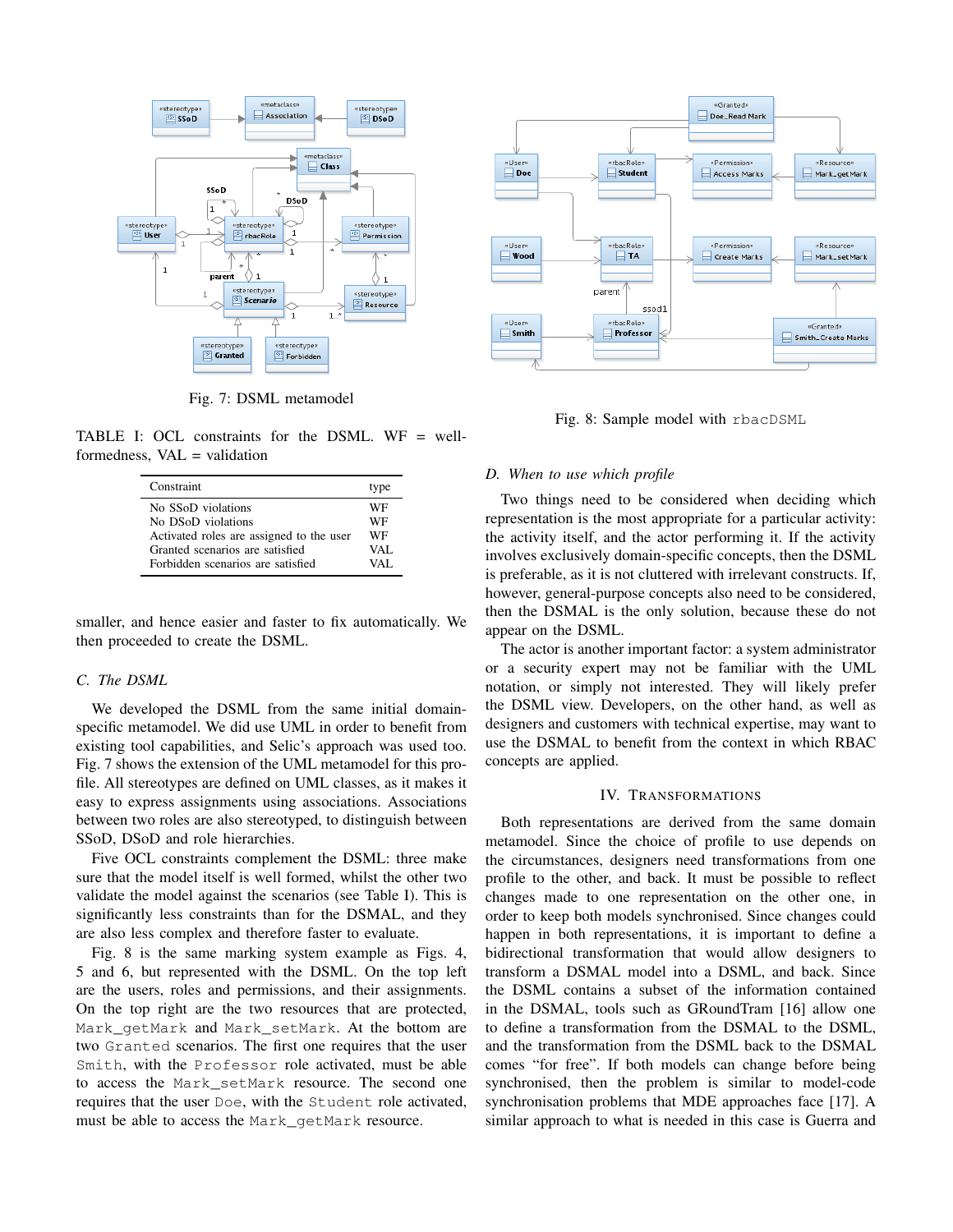de Lara's use of triple graph transformations to derive views from models [18]. However, their views are not editable.

## *A. The problem with DSMALs*

The transformations we call for in this paper differ from transformations between "ad-hoc" DSMLs and DSMLs implemented as UML profiles, such as those described by Wimmer [10]. The latter are produced semi-automatically. Wimmer assumes that a transformation can "destroy" the target model and entirely replace it with the newly generated model. This is a fair assumption when dealing with DSMLs only, as there is no more information in one representation than in the other. But in the case of a DSMAL, such an approach will destroy all the information in the model that is not related to the DSML. In the example in Fig. 5, a destructive approach would completely erase the Student, Module, Professor and TA classes, as well as the Mark::getDate() and Mark::setDate() operations, in the class diagram (Fig. 5) alone. This problem would not occur with bidirectional transformations defined with GRoundTram, as it keeps track of the information that was removed during the forward transformation between the DSMAL and the DSML.

Yet, Wimmer's approach can still partially apply here, especially his discussion of the mapping between both languages. Since both languages stem from the same domain metamodel, it is not unlikely that many concepts will have a one-to-one mapping. However, the necessary redundancy in the DSMAL means that some mappings will be one-to-many, which further complicates the creation of the transformation.

# *B. Multiple profiles*

Annotating UML models with concepts from one domain is already challenging, but what if we want to annotate it with concepts from *several* domains? There may be many interesting ways of using DSMLs to model some aspects of the software: RBAC is one of them, but there are others, such as performance, specific business rules, persistence, etc. It would make sense to have a DSML as well as a DSMAL for each of them. The same general-purpose model could then be annotated with stereotypes from several profiles, which brings new challenges to keep the general-purpose model and the DSMLs in sync, and to prevent conflicts from happening.

*1) Synchronisation issues:* If the same general-purpose model is annotated with concepts from several profiles, there is a chance that synchronisation problems will occur. Indeed, if a model is annotated with both access control and performance annotations, and changes are done concurrently to their respective DSML views, then the transformation that reflects these changes back to the general-purpose model will be more difficult. This problem is similar to the model-code synchronisation problem typically encountered in MDE [17].

*2) Conflicts:* It is possible that two DSMALs will bring conflicting annotations, and therefore a mechanism will be necessary to detect them. For example, let's assume two DSMALs, one for performance and one for persistence. If a particular element is marked with a performance requirement, and then marked with a persistence stereotype that involves saving the element's state in a database, the persistence will have a negative effect on the performance. These potential conflicts between stereotypes will have to be identified on a case by case basis. OCL constraints could be used to detect potential conflict and bring them to the designer's attention.

# V. OCL CONSTRAINTS

## *A. Where to evaluate OCL constraints*

The distinction between DSML and DSMAL allows one to choose the best representation for the evaluation of OCL constraints. Indeed, the size of the model and the complexity of the constraints will influence the duration of the evaluation.

The rbacUML DSML only contains 5 OCL constraints to ensure well-formedness and conformance to the requirements. The DSMAL contains 5 of these constraints as well, that enforce the exact same properties, plus another 29 for consistency, because the same concept in the DSML can be translated into several concepts in the DSMAL. The 5 first constraints can be evaluated on the DSML: the model is smaller and the constraints are less complex, and hence the evaluation will be faster. On the other hand, the other 29 constraints must be evaluated on the DSMAL, as they simply do not exist on the DSML level. In rbacUML, we have developed another 4 categories of OCL constraints that provide further analysis on the model: scenario satisfiability, scenario coverage, model completeness and redundancy detection. These constraints can all be evaluated on the DSML representation because they are only concerned with the domain-specific concepts themselves, and thus one will benefit from faster evaluation times. Constraints that look at the boundary between the domain-specific concepts, or at how the domain-specific concepts integrate into the general-purpose model, must be evaluated on the DSMAL.

In rbacUML we are also developing automated correction of models. This helps the designers in finding a solution when well-formedness or verification constraints are violated. This is a very time- and resource-consuming process, and the computation time is greatly influenced by the size of the model and by the number of OCL constraints to satisfy. Indeed, the fixing engine tries to fix constraints one by one until a solution is found. The DSML, with its smaller size and smaller number of OCL constraints than the DSMAL, is a much more suitable choice, especially since the process is only concerned with RBAC-related concepts.

# *B. Translating OCL constraints*

In Section V-A we have argued that there is an ideal representation on which to evaluate OCL constraints. While this is true for constraints taken individually, it may still be needed to evaluate a constraint on the DSMAL even though the DSML would be a better fit, e.g. if the evaluation is part of a bigger analysis feature. Since the same domain-level properties need to be guaranteed, it is not unreasonable to expect that one could create their OCL constraints on the DSML, which is the simplest model and therefore requires relatively simple